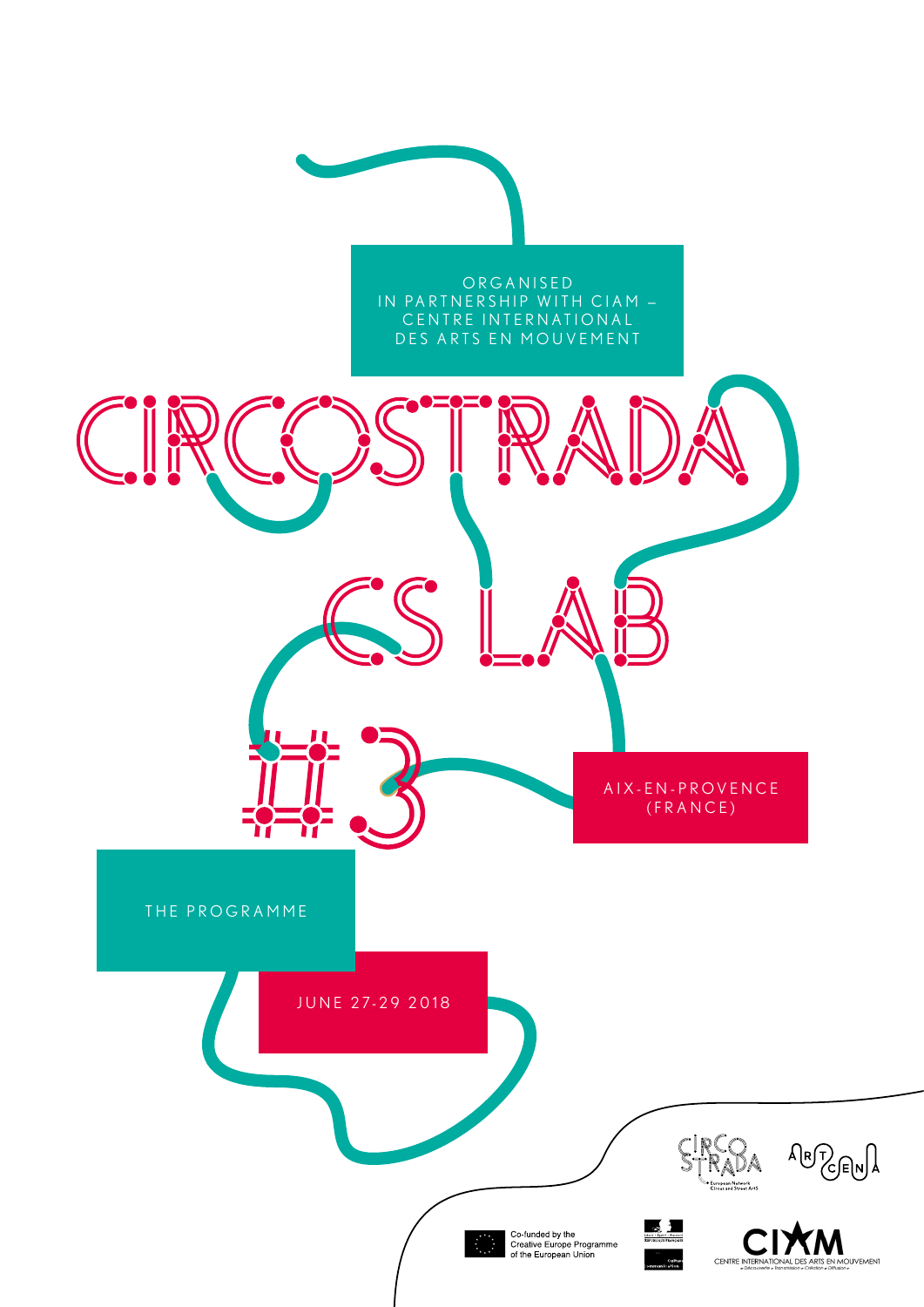

## THE WORD OF C I R C O S T R A D A

As a European network that aims to develop and structure the fields of circus and street arts in Europe and beyond, Circostrada has always placed

strong emphasis on research and innovation, as these areas are key to ensuring the vitality and sustainability in every artistic sector. To that end, the CS Lab was thought and created as a laboratory to experiment and test new ideas, methods and practices, in order to answer that premise: we work with artists who, by definition, are creative; but are we creative ourselves? How do we adapt to change? How do we design new types of partnerships and work processes?

After the two first editions in Balma with La Grainerie (France) in 2016, then in Fossano (Italy), the third edition of the Lab will take place between the 27<sup>th</sup> and the 29<sup>th</sup> of June in Aix-en-Provence (France), hosted by the Centre International des Arts en Mouvement (CIAM). As an integral part of Circostrada annual programme of activities, the CS Lab offers a privileged space and time to enable its members to take a step back, think differently and seeks to empower them with concrete material that they can later transpose to their own work environment.

Always co-organised with a network member, Circostrada strives to ensure a certain continuity and consistency throughout the Labs, while renewing topics, formats, tools and ways to approach these, based on identified needs and issues to tackle within the sectors.

 $\overline{2}$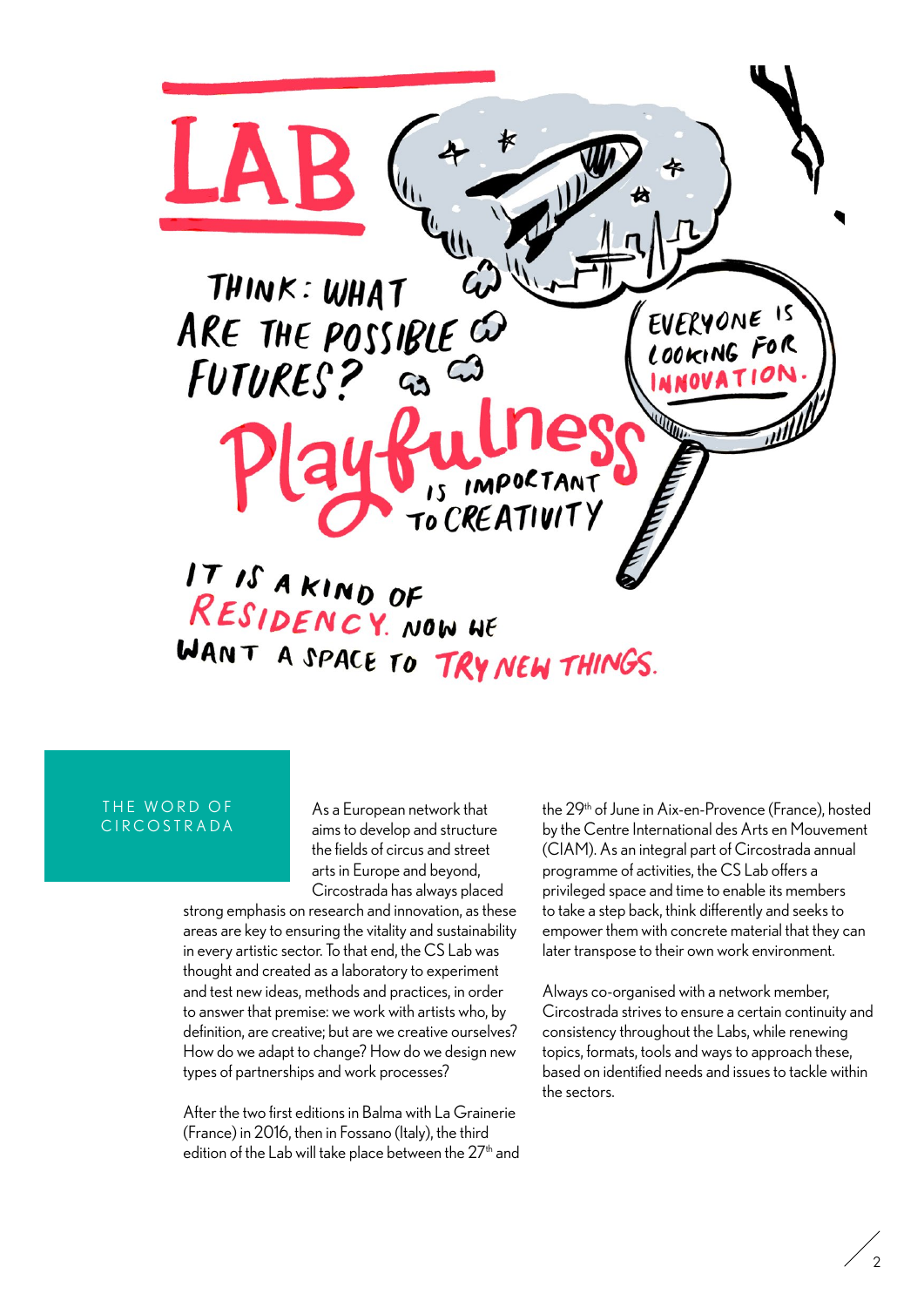

## THE WORD OF THE CIAM

Founded in 2012 in Aix-en-Provence, the International Center for Arts in Motion is a

composite structure dedicated to circus arts, located in Provence (France). Its vocation is to make a large public discover the diversity and wealth to be found in circus arts through a pluridisciplinary and innovative perspective. From the beginning, innovation is in the DNA of the institution. The CIAM actively fosters reflection and creativity in circus arts and in the cultural world by organizing several workshops, conferences and meetings. The CIAMLabs, an interdisciplinary lab gathering 20 professionals and students from different sectors to think together during 5 days, is one of the most significant example of its engagement for innovation.

The International Center for Arts in Motion is glad to host the CS Lab, which gives a great opportunity to share different visions of innovation, and to pursue the exploration of tools and methodology to be used in cultural structures.



 $\overline{3}$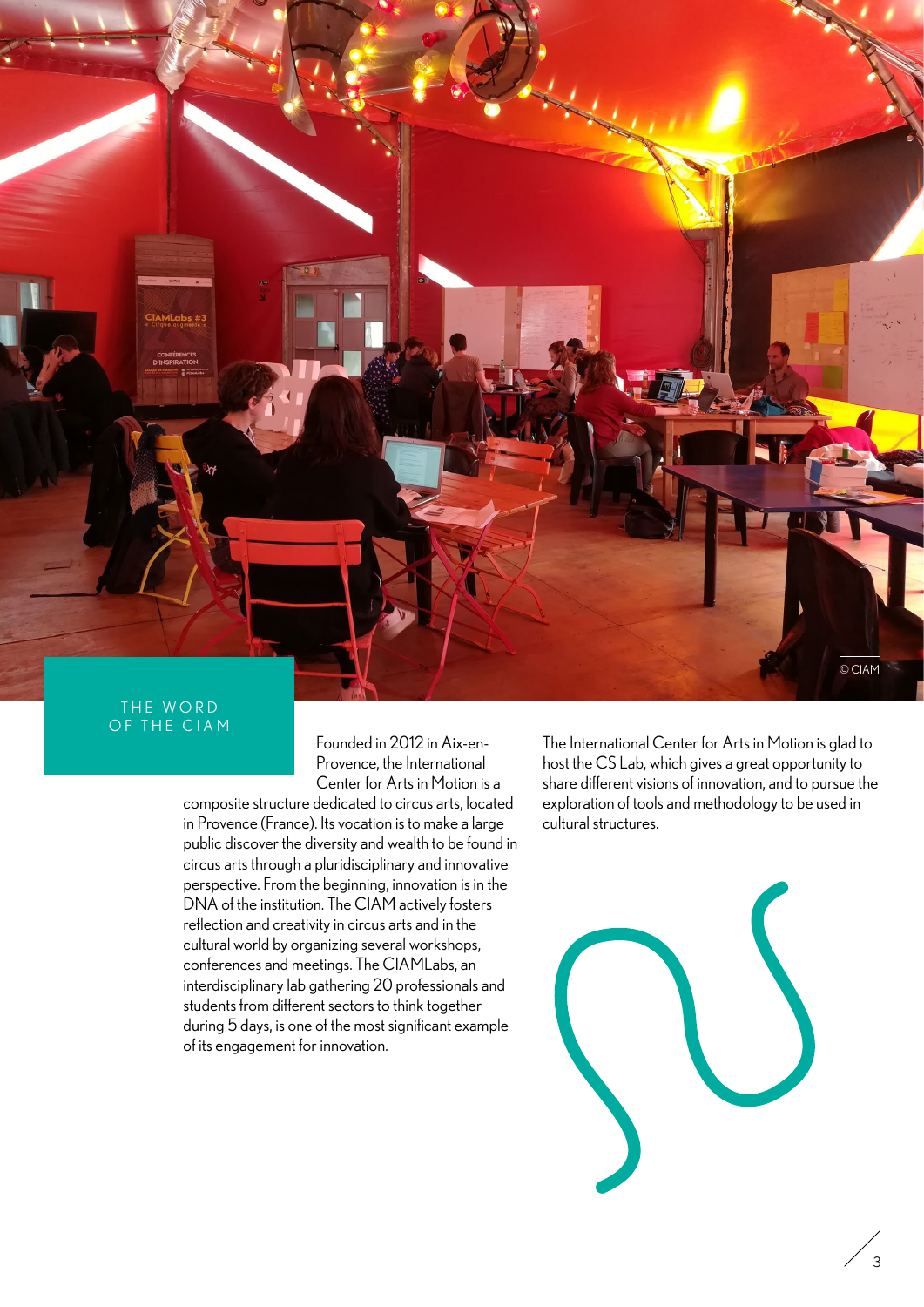# P R E S E N T A T I O N OF THIS EDITION

# CS LAB#3: CHALLENGE YOURSELF IN A UNIQUE IMMERSIVE EXPERIENCE!

The CS Lab#3 will offer you 3 days of an immersive experience! Come to disconnect and to challenge yourself in a special Lab that will bring you the dedicated space to think differently and to experiment with new tools!

Participants from various backgrounds, inspirational guests and experts will help you develop creative thinking to face your professional challenges in a different way.

These three days will be moderated by Andrew Bullen (Creative Cooperative) \* and will make you go deeper inside the design thinking method, which is a strongly inclusive, formal method of creative collaboration to build innovative solutions for an improved future!

# CO-DESIGN & DESIGN THINKING

The previous CS Labs organised in the frame of the General Meetings in Fossano and Rotterdam aimed to give as broad an introduction and overview as possible into the basics of design thinking and co-design within a very limited time frame, thus limiting the time available to experience the full design thinking workflow.

The objective of the CS Lab#3 in Aix is to now provide for participants the opportunity to fully explore a targeted and structured process for strategic and creative thinking, analysis, future scenario building and problem solving within a collaborative and inclusive framework.

Within the longer time frame, the participants will achieve insight into the logical flow and coherence between the various elements and tools of a full design thinking process. Each tool will be practiced, individually and in the team, and will be discussed with the plenary group.

The design process is complemented by a "Socratic dialogue", which will enable participants to formulate a focused problem statement and develop a cohesive, shared narrative.

Looking forward to meeting you all!



# \* ANDREW BULLEN, CREATIVE COOPERATIVE



Andrew Bullen is founder of the Creative Cooperative, co-creator of the European Street Design Challenge (ESDC) and he has created and run citizen co-design and social entrepreneur workshops for the

United Nations Development Program (UNDP) in Georgia, Cairo and Alexandria. He taught literature, creative writing and design at universities in Sussex, Berlin, Amsterdam and Utrecht. His thoughts on Design Thinking can be read in the collection: Driving Desired Futures: Turning Design Thinking into Real Innovation (Birkhäuser, Basel, 2014).

4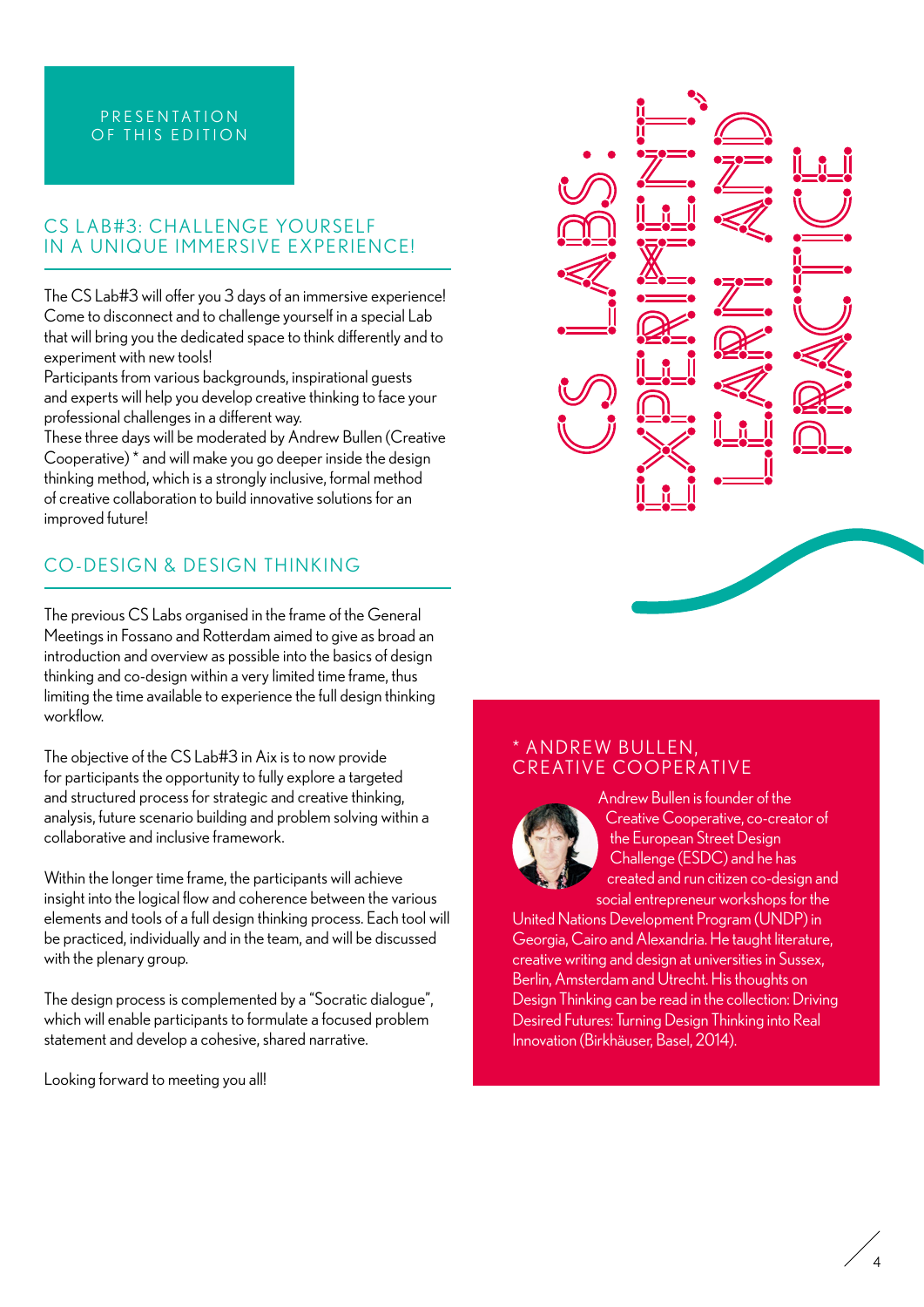# WEDNESDAY, JUNE 27TH

## **WELCOME LUNCH**

● 12:30 ▶ 14:00

BB CIAM - FOODTRUCK MARMITE STREET CENTRE INTERNATIONAL DES ARTS EN MOUVEMENT<br>LA MOLIÈRE - 4181, ROUTE DE GALICE 13100 AIX-EN-PROVENCE

## **WORKSHOP "DEFINING CHALLENGES, VALUES, AND PARTNERSHIPS"**

● 14:00▶19:00

BB CIAM

CENTRE INTERNATIONAL DES ARTS EN MOUVEMENT LA MOLIÈRE - 4181, ROUTE DE GALICE 13100 AIX-EN-PROVENCE

EE BY ANDREW BULLEN

What are the Lab's aims, approaches, methodology and tools? How can we (re)think cooperation methods between the economic sector, public institutions and the cultural sector thanks to design thinking? These are the two main questions raised by this first afternoon. In this context, you will be joined by institutional and economical partners of the CIAM to work together with value ladder and stakeholders mapping tools.

GENERAL INTRODUCTION AND ICE-BREAKING ACTIVITIES

● 14:00 ▶ 15:30

BREAK

● 15:30▶16:00

TIME TO PRACTICE! HANDS-ON EXERCISES & GROUP PRESENTATIONS

● 16:00▶19:00

# **INFORMAL NETWORKING & DINNER**

 $\bullet$  FROM 20:00 ONWARDS

*<b>Q* ADONIS HOTEL

3828, LE SET HOME, ROUTE DE BERRE, 13510 ÉGUILLES



# OBJECTIVE

 $\blacktriangleright$  To work on your challenges and shared values with partners and stakeholders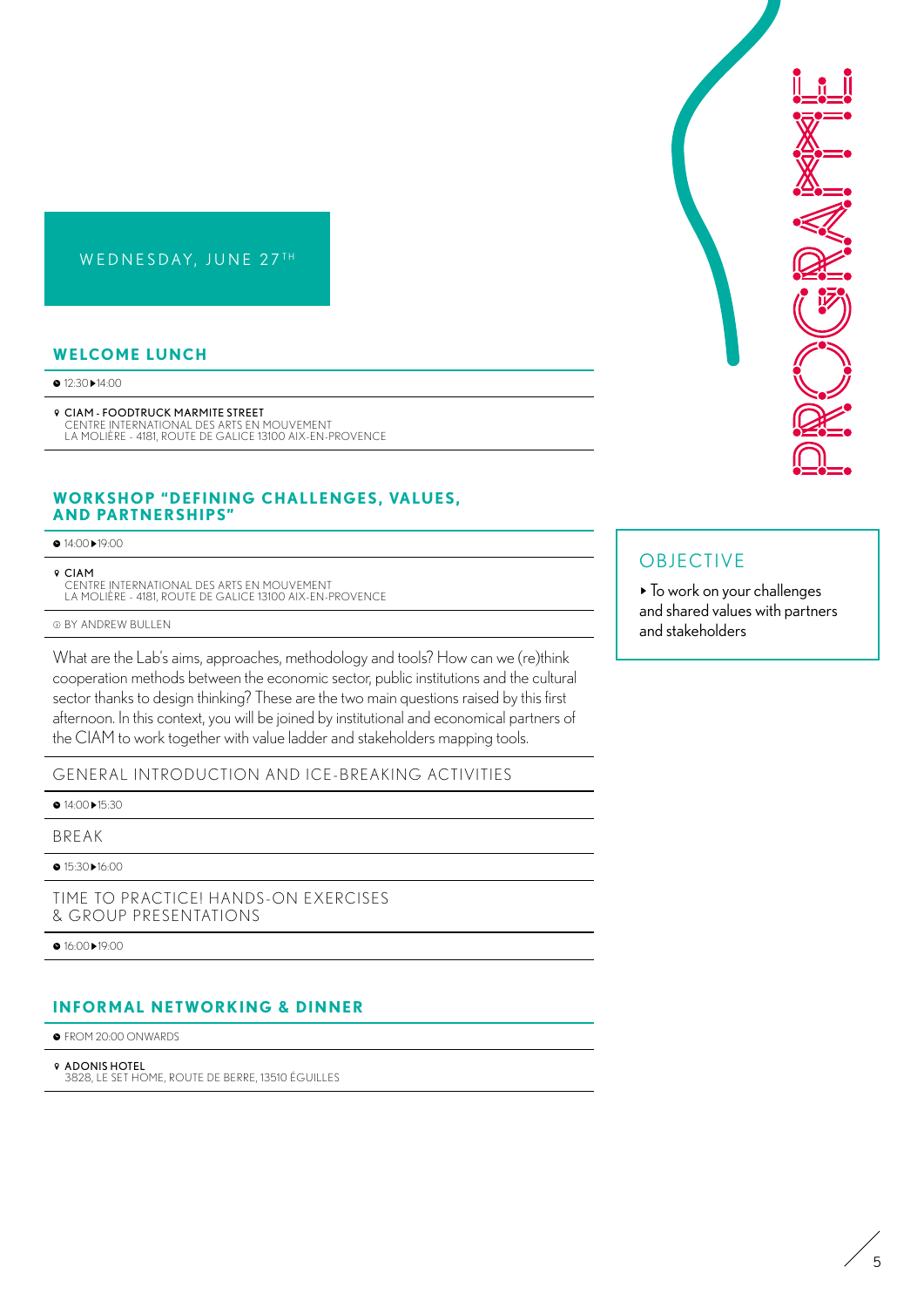## **WORKSHOP "FINDING A SHARED NARRATIVE, PLANNING FOR THE FUTURE"**

#### AA 09:30-12:30

#### BB CIAM

CENTRE INTERNATIONAL DES ARTS EN MOUVEMENT LA MOLIÈRE - 4181, ROUTE DE GALICE 13100 AIX-EN-PROVENCE

The philosopher Humberto Schwab will introduce you to the Socratic Dialogue and Scenario Planning methodology to help you rethink, express and argument. Socratic Dialogue is a tool to introduce you to another paradigm in which you trust your own thinking. Scenario Planning is an analytical and strategic planning method, targeted to plan for the future on the basis of a broad examination of future trends, variables, relative certainties and uncertainties. You will start to deep dive into individual and group questions and challenges, finding a shared language and narrative.



### Humberto Schwab

Humberto is a physicist and philosopher.

In 2005, he founded Humberto Schwab "Filosofia SL" and developed the Socratic Design method aimed at overcoming our incapacity to listen and to question our philosophical assumptions. He uses Socratic tools to execute deep dive transformations of organisations, by strong collaborative thinking processes, dialog think tanks, incubators and Socratic design labs.

## **LUNCH**

AA 12:30-14:00

BB CIAM

CENTRE INTERNATIONAL DES ARTS EN MOUVEMENT LA MOLIÈRE - 4181, ROUTE DE GALICE 13100 AIX-EN-PROVENCE

## **WORKSHOP "BUILDING PERSONAE & THE DAY IN THE LIFE SCENARIO"**

### ● 14:00▶18:30

#### BB CIAM

You will be introduced to the method of "building personae" and "day in the life scenario". These tools will help you formulate themes, insights, problem statements, linked to advance input, defined missions and challenges. It will allow you to pinpoint and define challenges, difficulties or frustrations in the daily lives of your organisation or target group so that you can subsequently create design possibilities and interventions to address these issues.

### **DINNER**

 $\bullet$  FROM 20:00 ONWARDS

 $9$  A CASA BIANCA 9 RUE JACQUES DE LA ROQUE, 13100 AIX-EN-PROVENCE

# **OBJECTIVES**

- Positioning the organization and individuals with regard to trends, relative certainties and uncertainties

- Finding a shared understanding, language and narrative

# **OBJECTIVES**

-Understanding the characteristics and needs of people in the organization - Pin-pointing the issues and challenges on a daily basis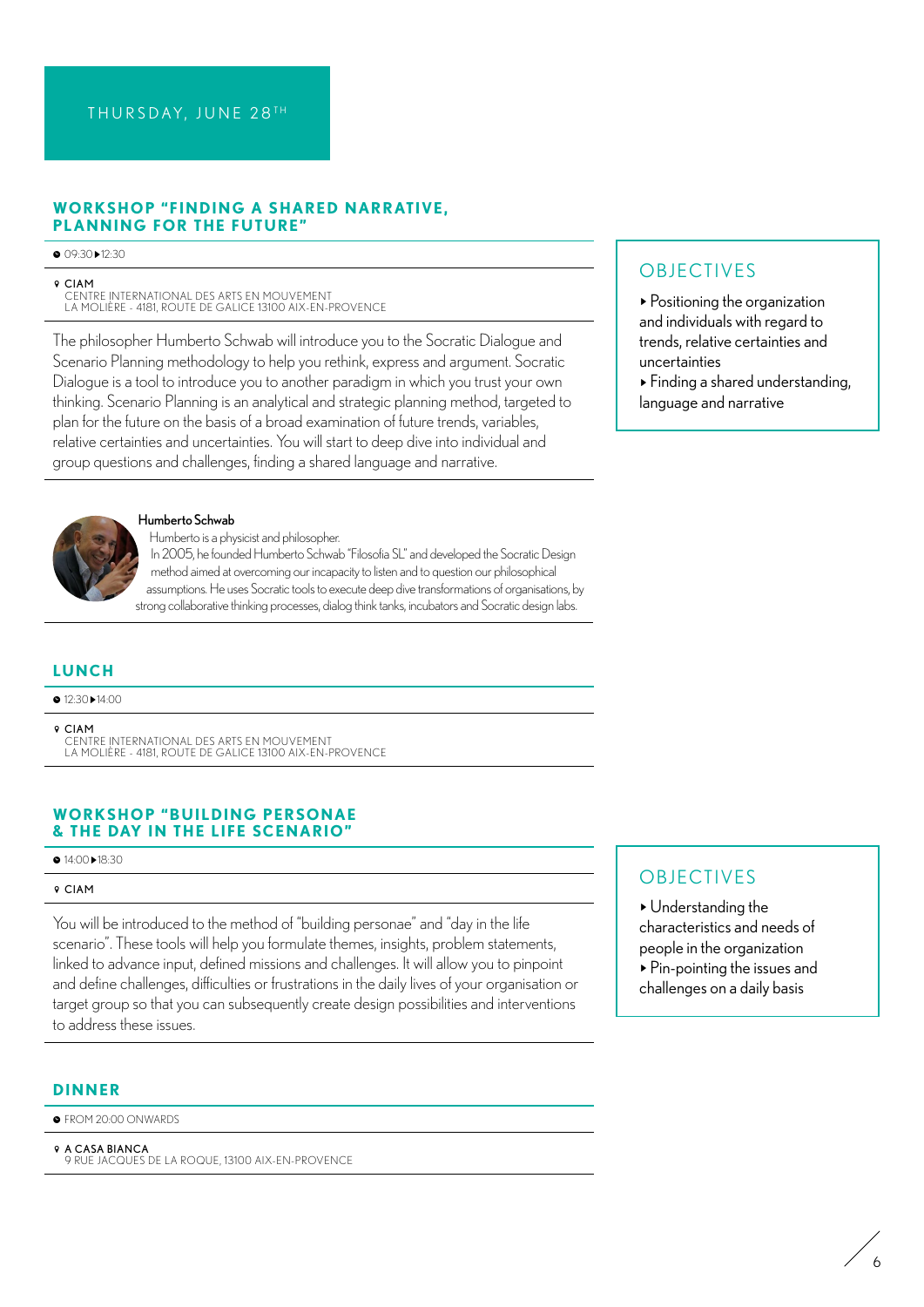## **WORKSHOP "DELIVERING CREATIVE SOLUTIONS FOR YOUR ORGANIZATION"**

AA 09:30-13:00

BB CIAM

CENTRE INTERNATIONAL DES ARTS EN MOUVEMENT<br>LA MOLIÈRE - 4181, ROUTE DE GALICE 13100 AIX-EN-PROVENCE

The group will brainstorm, storyboard and present future scenarios, proposals and solutions. This final discussion of the CS Lab#3 will be about aims, outcomes, tools, methodology and impact. It will be also a time to reflect on how to implement and use the methodology and tools strategically for your organization or sector and what toolkit to bring with you.

# **FAREWELL LUNCH**

 $\bullet$  FROM 13:00 ONWARDS

**9 CIAM**<br>CENTRE INTERNATIONAL DES ARTS EN MOUVEMENT<br>LA MOLIÈRE - 4181, ROUTE DE GALICE 13100 AIX-EN-PROVENCE

# OBJECTIVES

 $\blacktriangleright$  To complete the whole design

- process from challenge to solution - To reflect on the use and impact of the tools
- To bring a toolkit home to implement and to share those methods in your own structure

7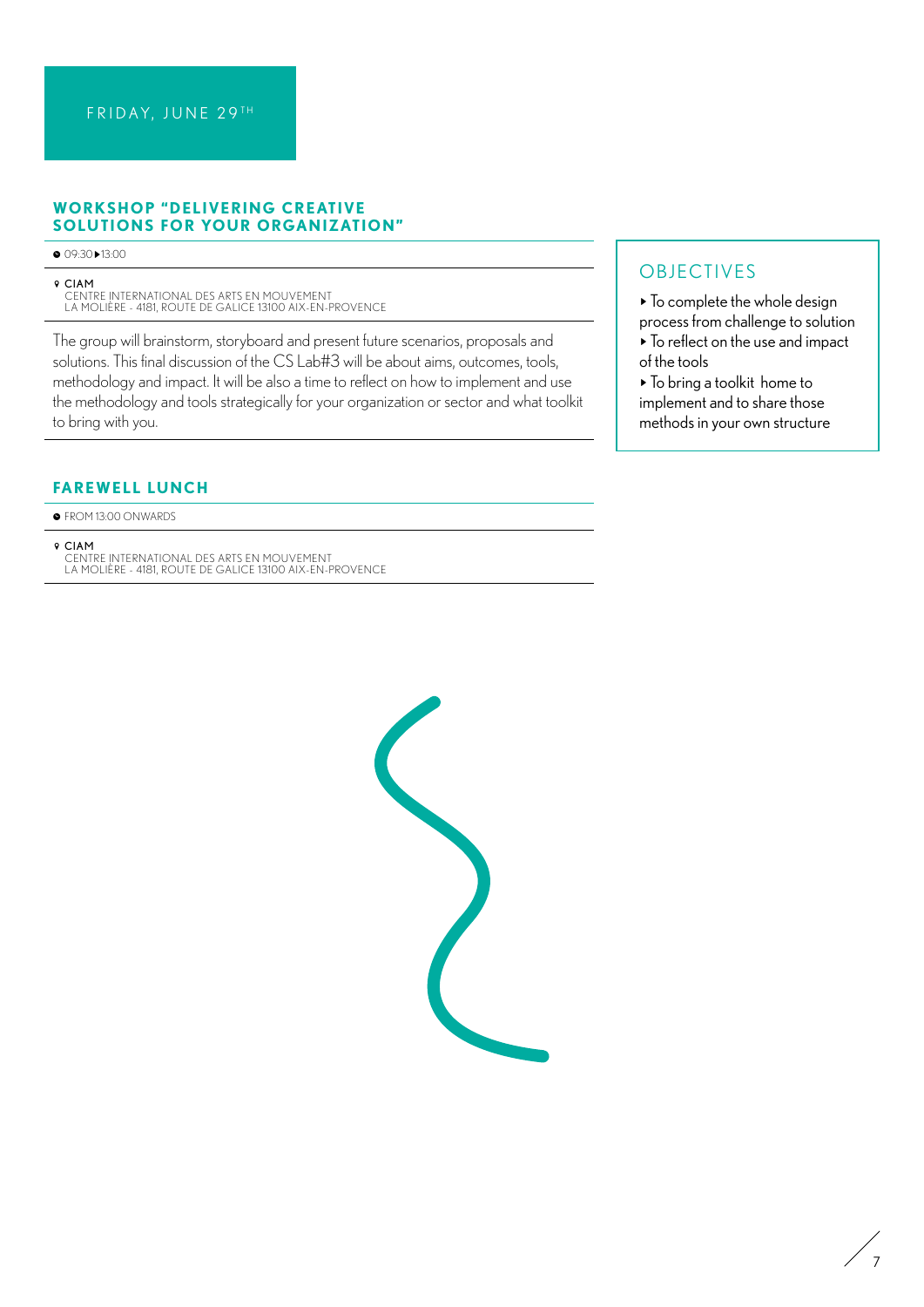**For those who will have the opportunity to stay and enjoy Aix-en-Provence on Friday and over the week end, we have selected a few ideas, exhibitions and venues to close this CS Lab with joyful events!** 

# ART & ARCHITECTURE WALK AT CHÂTEAU LA COSTE AU PUY SAINTE RÉPAR ADE

"Château La Coste is a vineyard where wine, art & architecture live in harmony". In this domain, you will be able to enjoy a walk through wooded hilltops and valleys, alongside olive groves and vine fields, discovering the many installations of contemporary art and architecture on your way. You can also visit the Tadao Ando art centre, an extraordinary architectural experience of light and space in nature.

## Schedule: Open every day from 10:00am to 7:00pm

- For more information:<https://chateau-la-coste.com/en/>

# EXHIBITION OF DIEFF AT LA FONDATION VASARELY

The foundation, a 5000-square-metre building designed by the architect Victor Vasarely, explores through guest exhibitions, symposia for visiting artists and other special events, themes around new technologies such as computer-generated art. It is currently hosting a temporary retrospective exhibition of the plastic artist Djeff. «From the world of retro gaming to the development of more complex polymorphic installations, his work focuses on the human and his condition within the limits of the speculation of his own environment. It already probes our apprehension of the world through technological prism and more particularly through the hijacking of video games and gameplay.»

## Schedule: open every day from 10am to 6pm

- For more information:<http://www.fondationvasarely.org/?lang=en>

# EXHIBITION OF NICHOLAS DE STAËL AT L'HÔTEL DE CAUMONT À AIX-EN-PROVENCE

The Hôtel de Caumont is a mansion built «between courtyard and garden»; an architectural design that appeared in Paris in the  $16<sup>th</sup>$  century, a château and its park on an urban scale. The hotel is hosting a temporary exhibition of Nicholas de Staël, presenting 71 paintings and 26 drawings from prestigious international public and private collections. This exhibition focuses on the Provençal period of Nicolas de Staël's work between July 1953 and June 1954.

## Schedule: open every day from 10am to 7pm. Late night opening on Fridays until 8.30pm. Last entrance 30 minutes before closing.

- For more information:<http://www.caumont-centredart.com/en/home>

# OPERA & CONCERT AT THE 70TH EDITION OF FESTIVAL D'AIX-EN-PROVENCE

In June and July, the festival d'Aix-en-Provence offers you, for its  $70<sup>th</sup>$  edition, a wide range of shows, operas, workshops and master class. For this edition, two main themes are on the spotlight: feelings of love and our relationship with the past in all its forms.

See below a small selection of events scheduled on Friday and Saturday: On Friday 29<sup>th</sup> at 5.30pm: public opera rehearsal of "Ariane à Naxos," of Richard Strauss at Théâtre de l'Archevêché.

On Saturday 30<sup>th</sup> at 7pm: public opera rehearsal of «The Magic Flute" of Wolfgang Amadeus Mozart at Grand théâtre de Provence

- For more information and full programme:<https://festival-aix.com/en/program/all>



In case you want to expand your options, you can go directly on the tourism office website: [http://www.](http://www.aixenprovencetourism.com/en/) [aixenprovencetourism.com/en/](http://www.aixenprovencetourism.com/en/)